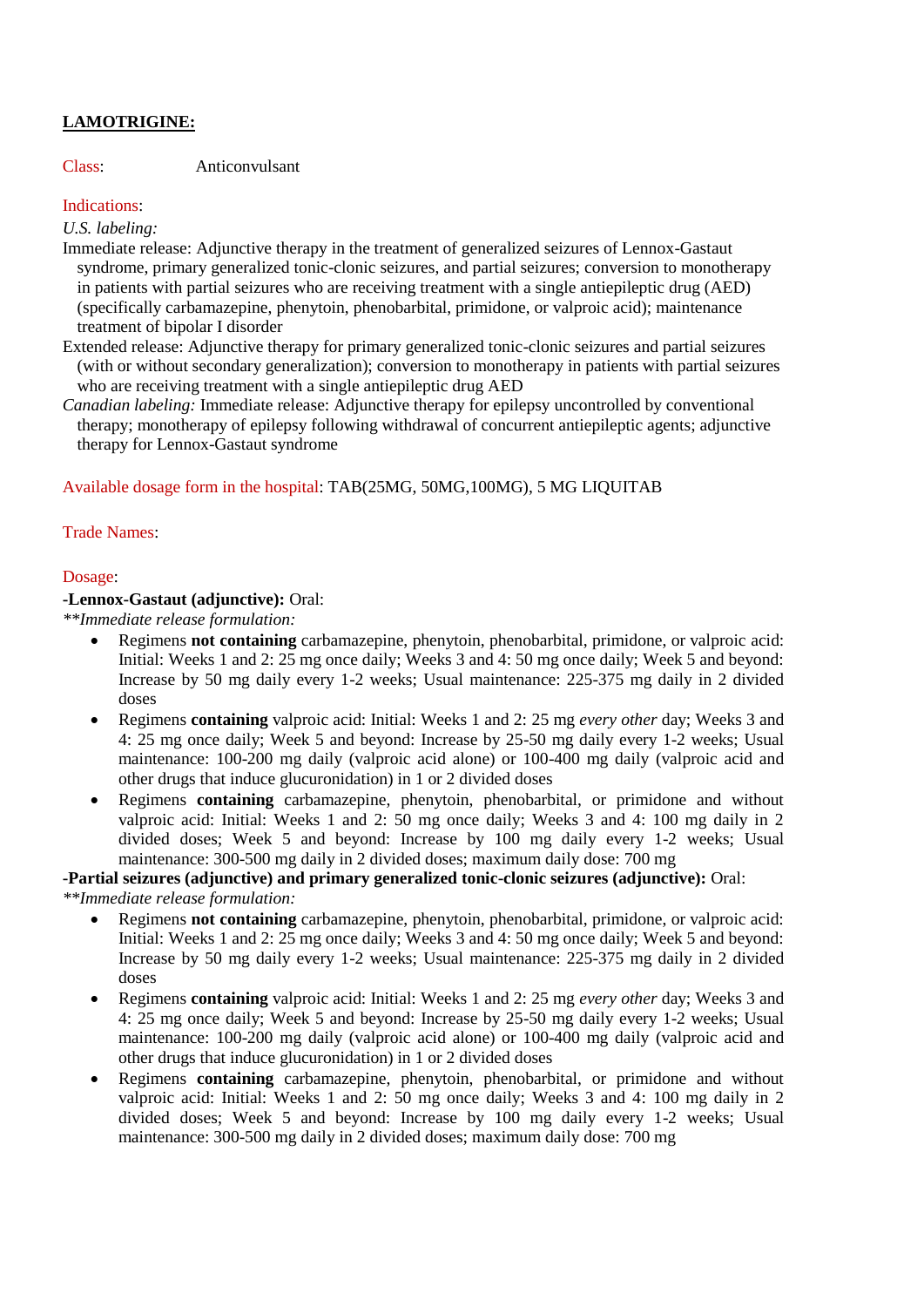#### *\*\*Extended release formulation:*

- Regimens **not containing** carbamazepine, phenytoin, phenobarbital, primidone, or valproic acid: Initial: Weeks 1 and 2: 25 mg once daily; Weeks 3 and 4: 50 mg once daily; Week 5: 100 mg once daily; Week 6: 150 mg once daily; Week 7: 200 mg once daily; Week 8 and beyond : Dose increases should not exceed 100 mg daily at weekly intervals; Usual maintenance: 300-400 mg once daily
- Regimens **containing** valproic acid: Initial: Weeks 1 and 2: 25 mg *every other* day; Weeks 3 and 4: 25 mg once daily; Week 5: 50 mg once daily; Week 6: 100 mg once daily; Week 7: 150 mg once daily; Week 8 and beyond: Dose increases should not exceed 100 mg daily at weekly intervals; Usual maintenance: 200-250 mg once daily
- Regimens **containing** carbamazepine, phenytoin, phenobarbital, or primidone and without valproic acid: Initial: Weeks 1 and 2: 50 mg once daily; Weeks 3 and 4: 100 mg once daily; Week 5: 200 mg once daily; Week 6: 300 mg once daily; Week 7: 400 mg once daily; Week 8 and beyond: Dose increases should not exceed 100 mg daily at weekly intervals; Usual maintenance: 400-600 mg once daily

# **Conversion strategy from adjunctive therapy with valproic acid to monotherapy with lamotrigine:**

*\*\*Immediate release formulation:*

- Initiate and titrate as per escalation recommendations for adjunctive therapy to a lamotrigine dose of 200 mg daily.

- Then taper valproic acid dose in decrements of not >500 mg/day/week to a valproic acid dosage of 500 mg daily; this dosage should be maintained for 1 week. The lamotrigine dosage should then be increased to 300 mg daily while valproic acid is simultaneously decreased to 250 mg daily; this dosage should be maintained for 1 week.

- Valproic acid may then be discontinued, while the lamotrigine dose is increased by 100 mg daily at weekly intervals to achieve a lamotrigine maintenance dose of 500 mg daily in 2 divided doses.

*\*\*Extended release formulation:*

- Initiate and titrate as per escalation recommendations for adjunctive therapy to a lamotrigine dose of 150 mg daily.

- Then taper valproic acid dose in decrements of not >500 mg/day/week to a valproic acid dose of 500 mg daily; this dosage should be maintained for 1 week. The lamotrigine dosage should then be increased to 200 mg daily while valproic acid is simultaneously decreased to 250 mg daily; this dosage should be maintained for 1 week.

- Valproic acid may then be discontinued, while the lamotrigine dose is increased to achieve a maintenance dosage range of 250-300 mg once daily.

#### **Conversion strategy from adjunctive therapy with carbamazepine, phenytoin, phenobarbital, or primidone to monotherapy with lamotrigine:**

*\*\*Immediate release formulation and extended release formulation:*

- Initiate and titrate as per escalation recommendations for adjunctive therapy to a lamotrigine dose of 500 mg daily.

- Concomitant enzyme-inducing AED should then be withdrawn by 20% decrements each week over a 4-week period.

- Following withdrawal of the enzyme-inducing AED (eg, ~2 weeks later for extended release; 1 week later for immediate release), the dosage of lamotrigine may be tapered in decrements of not >100 mg daily at 1-week intervals to achieve a maintenance dosage range of 250-300 mg once daily (extended release) or 200 mg daily (immediate release) as clinically indicated.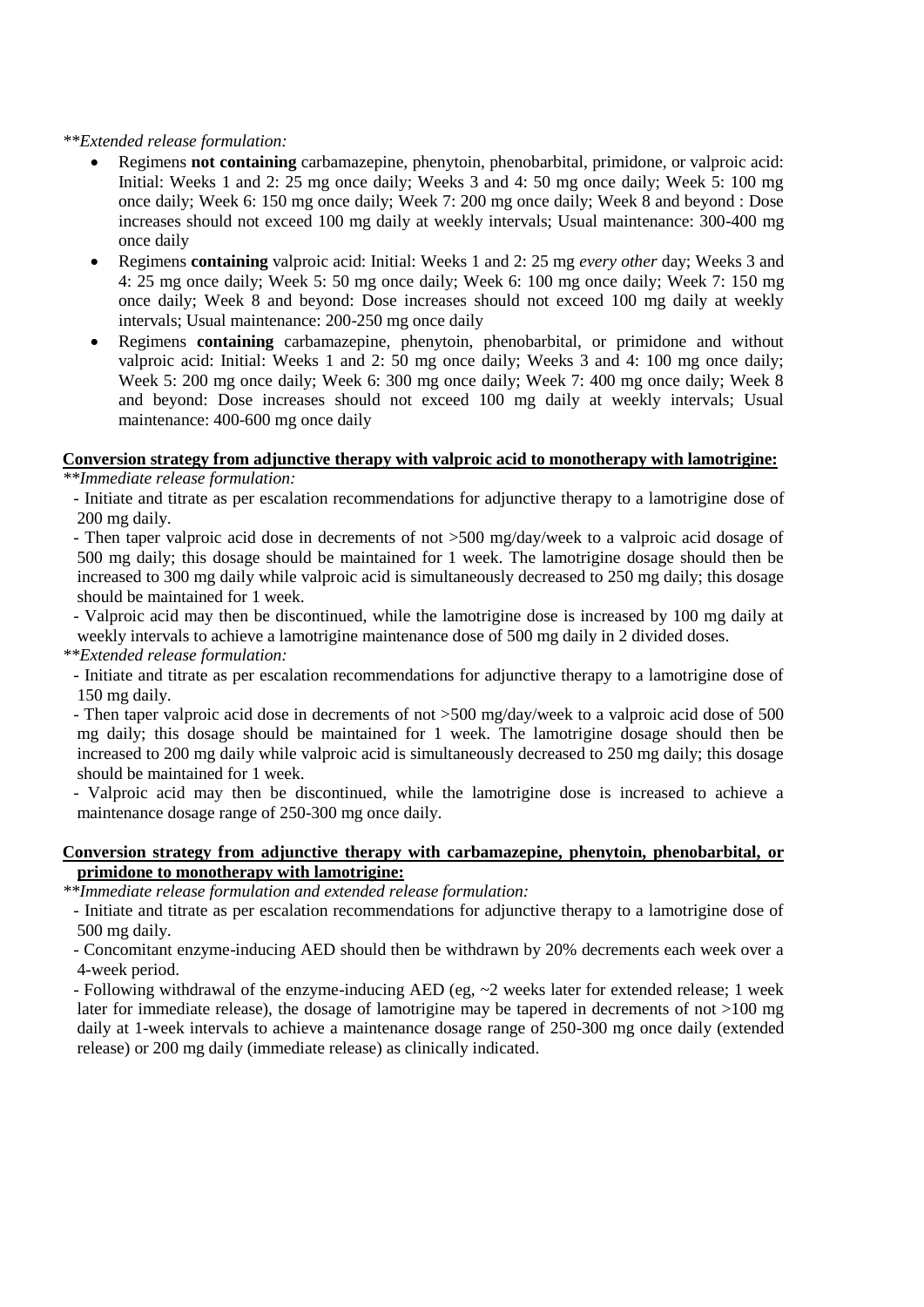#### **Conversion strategy from adjunctive therapy with AED other than carbamazepine, phenytoin, phenobarbital, primidone or valproic acid to monotherapy with lamotrigine:**

*\*\*Immediate release formulation:* No specific guidelines available

*\*\*Extended release formulation:* Initiate and titrate as per escalation recommendations for adjunctive therapy to a lamotrigine dose of 250-300 mg daily. Concomitant AED should then be withdrawn by 20% decrements each week over a 4-week period.

**Conversion from immediate release to extended release (Lamictal® XR™):** Initial dose of the extended release tablet should match the total daily dose of the immediate-release formulation. Adjust dose as needed within the recommended dosing guidelines.

# **-Bipolar disorder:** Oral:

*\*\*Immediate release formulation:*

- Regimens **not containing** carbamazepine, phenytoin, phenobarbital, primidone, or valproic acid: Initial: Weeks 1 and 2: 25 mg once daily; Weeks 3 and 4: 50 mg once daily; Week 5: 100 mg once daily; Week 6 and maintenance: 200 mg once daily
- Regimens **containing** valproic acid: Initial: Weeks 1 and 2: 25 mg *every other* day; Weeks 3 and 4: 25 mg once daily; Week 5: 50 mg once daily; Week 6 and maintenance: 100 mg once daily
- Regimens **containing** carbamazepine, phenytoin, phenobarbital, or primidone and without valproic acid: Initial: Weeks 1 and 2: 50 mg once daily; Weeks 3 and 4: 100 mg daily in divided doses; Week 5: 200 mg daily in divided doses; Week 6: 300 mg daily in divided doses; Maintenance: up to 400 mg daily in divided doses

*\*Adjustment following discontinuation of psychotropic medication:*

- Discontinuing valproic acid with current dose of lamotrigine 100 mg daily: 150 mg daily for week 1, then increase to 200 mg daily beginning week 2
- Discontinuing carbamazepine, phenytoin, phenobarbital, primidone, or rifampin with current dose of lamotrigine 400 mg daily: 400 mg daily for week 1, then decrease to 300 mg daily for week 2, then decrease to 200 mg daily beginning week 3

# *Canadian labeling:*

- **-Uncontrolled epilepsy (adjunctive) or Lennox-Gastaut syndrome (adjunctive):** Oral: **Note:** AED that induce lamotrigine glucuronidation include carbamazepine, phenytoin, phenobarbital, and primidone. Antiepileptic agents that do not induce or inhibit lamotrigine glucuronidation include oxcarbazepine, felbamate, levetiracetam, gabapentin, topiramate, zonisamide, pregabalin. Valproic acid inhibits lamotrigine glucuronidation.
	- Regimens **containing** inducers of lamotrigine glucuronidation and valproic acid or regimens not containing agents that induce or inhibit lamotrigine glucuronidation: Initial: Weeks 1 and 2: 25 mg once daily; Weeks 3 and 4: 25 mg twice daily; Week 5 and beyond: Increase dose by 25-50 mg every 1-2 weeks until maintenance dose established (usual maintenance dose: 100-200 mg daily in 2 divided doses)
	- Regimens **containing** inducers of lamotrigine glucuronidation and without valproic acid: Initial: Weeks 1 and 2: 50 mg once daily; Weeks 3 and 4: 50 mg twice daily; Week 5 and beyond: Increase dose by 100 mg every 1-2 weeks until maintenance dose established (usual maintenance dose: 300-500 mg daily in 2 divided doses)
- **-Conversion from adjunctive therapy with concomitant AEDs for epilepsy to lamotrigine monotherapy:** Decrease dose of concomitant antiepileptic agent by ~20% of original dose every week for 5 weeks (slower taper may be considered if clinically indicated). Lamotrigine dosage adjustments during this period should be determined by changes in lamotrigine pharmacokinetics due to withdrawal of the concomitant AED, and by the clinical response of patient.

#### *Additional considerations:*

**-Discontinuing therapy:** Decrease dose by ~50% per week, over at least 2 weeks unless safety concerns require a more rapid withdrawal. Discontinuing carbamazepine, phenytoin, phenobarbital, primidone,